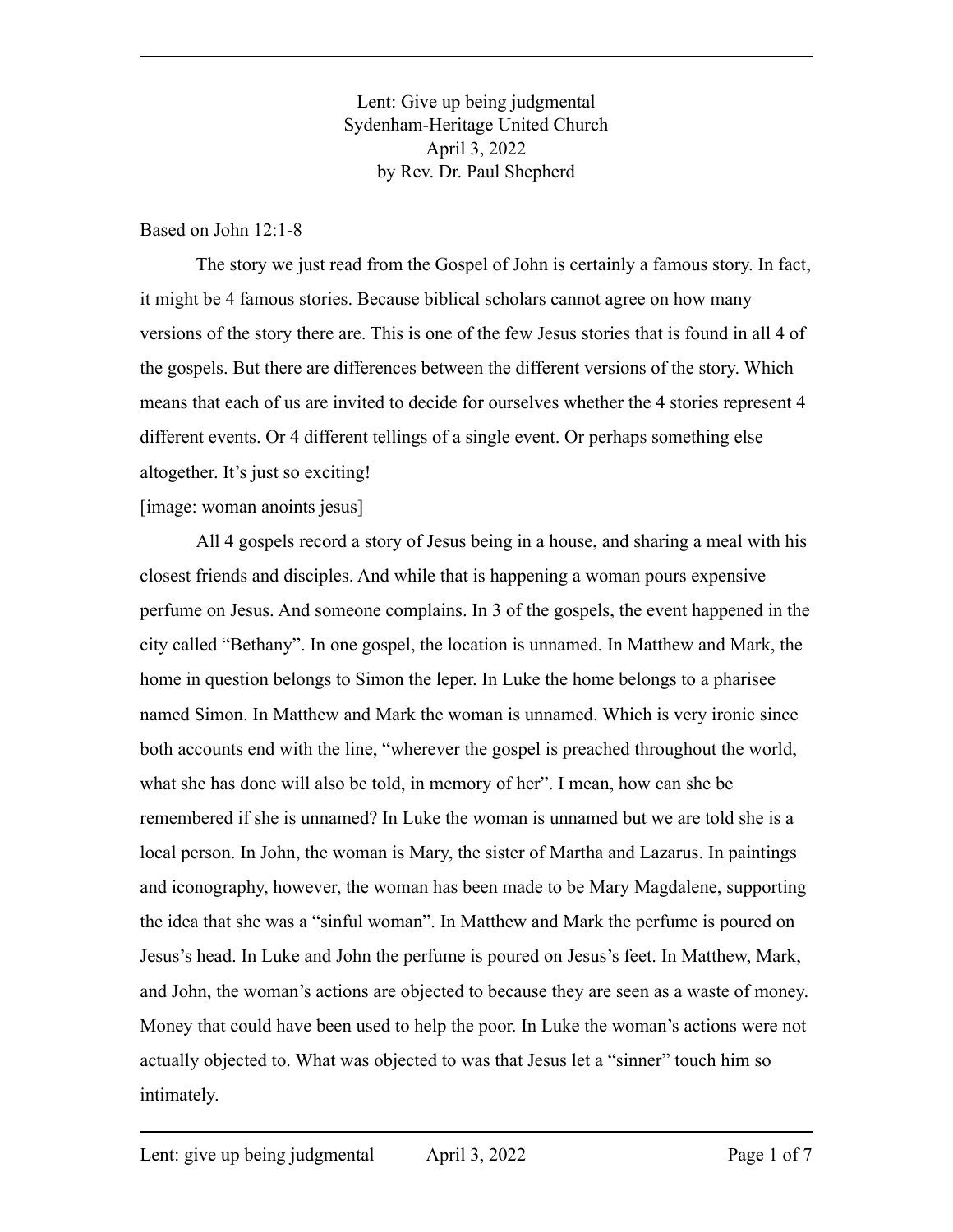The version we just read, from John, was written about 50 years after Mark and Matthew were written. Which may explain why we have the specific condemnation of Judas. It is very interesting to me that there is a lot of confusion between the Marys in these stories. And yet they are all simply called, "Mary" or left unnamed. But John takes no chances and names Judas fully, as "Judas Iscariat". Even though there are no other Judases in the gospels. Over time, people clearly came to hate Judas. But perhaps that's another story.

### [image: sleeping in church]

Now I hope that some of you have enjoyed learning one or two things about this famous gospel story. And I hope that some of you are starting to become a bit irritated that I am rambling on sharing statements that - while true - do not seem very useful. And if we are honest, are not even particularly interesting. And I hope that some of you have stopped listening to me altogether. I mean - who cares how many of the stories name the town in question as "Bethany" anyway? The story is obviously about Jesus being anointed before his death. What possible difference does it make whether Jesus was anointed on his head or his feet? Either end will do, right? And who cares about the identity of the woman 2000 years after the fact. Whoever she was, she is long dead now. Why is Rev. Paul boring us like this?

Why am I boring you like this? Because I have been trying to bore you a bit. Because I was hoping for you to be reminded - in a small way - of what it feels like to be judgmental. And so, I wanted you to judge me negatively. Just a bit. So I tried to bore you all for a few minutes. Did it work? If it didn't work, I can certainly try harder some other time! I wanted you to remind yourself what it feels like to be judgmental to help relate to the gospel story today.

And if I failed to make you judge me, here is an image that will probably generate some judgment for all of us. Are you ready? Just try not to judge what's happening in this picture.

# [image: failed boat launch]

How did you do? Be honest. How many of us just mouthed the words, "what an idiot". It is very easy for us to be triggered into a judgmental reaction. And if you did not judge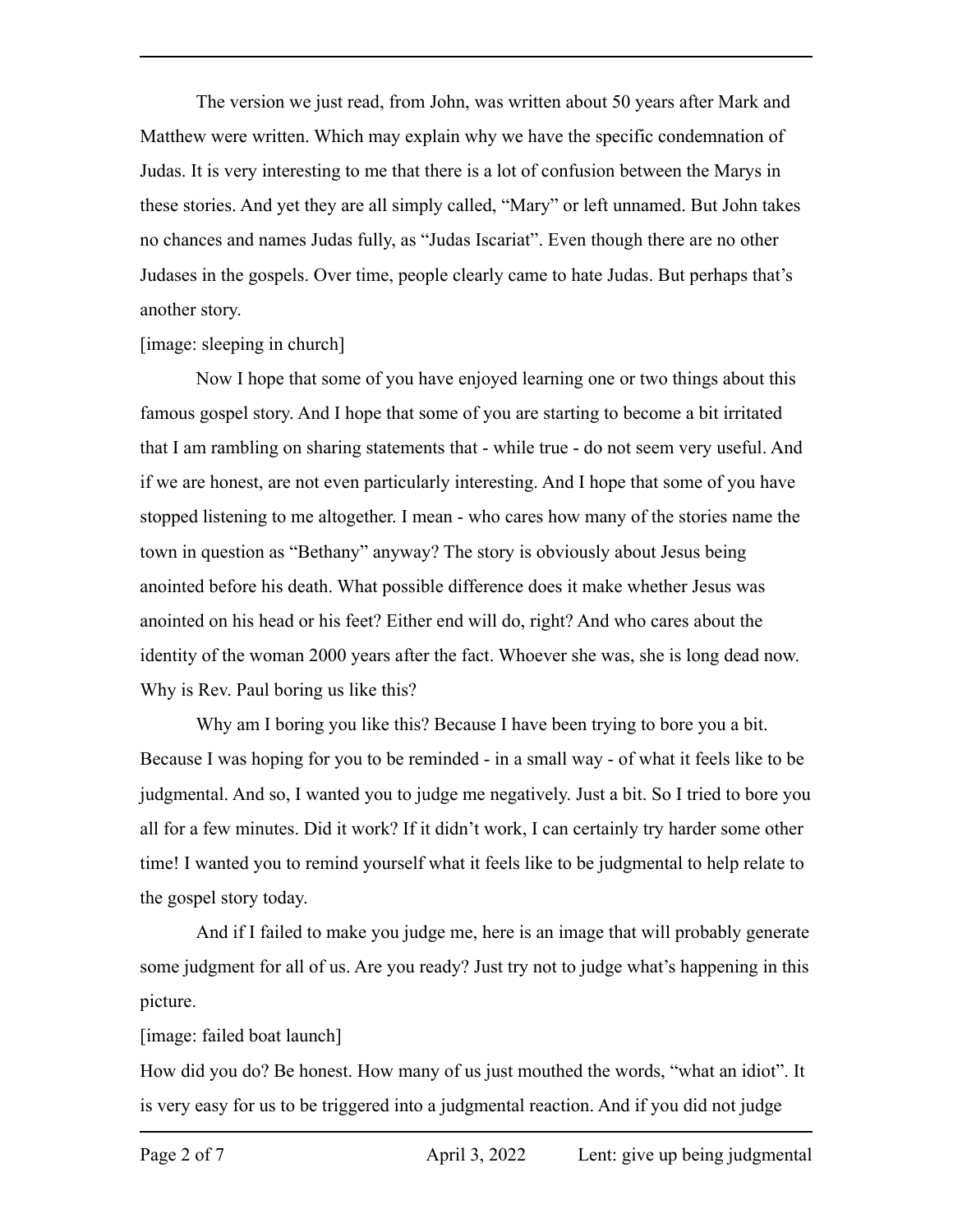that person, remind me to never lend you my boat.

In the gospel story, some person does something loving for Jesus. And without hesitation, someone else judges that person negatively. Without even pausing to think of what the person's intentions or motivations were. And it typifies human nature that we know exactly who the complainer was, while we have long since lost track of who the loving person was. Sound familiar? That's what "being judgmental" is all about. We fixate on the negative while ignoring the positive. And then we wonder why we are not more happy in life! Humans are a strange lot indeed.

[image: you know my name]

I want to pause for a moment. Because we need to be clear on the difference between two things. Namely, "being judgmental" and regular judging, which is sometimes called, "being discerning". Some people have been told that they are too judgmental (who hasn't?) and therefore have formed the idea that it is bad to judge at all. Is it always wrong to judge others? Is it always wrong to judge ourselves? Is it always wrong to be judgmental? If we are not supposed to judge things, how are we to know right from wrong? How are we to know what to do at all?

Well, believe it or not, it's not that complicated. Really. The good news is that it is easy to tell the difference between being discerning and being judgmental. The bad news is, in order to tell the difference, you need to be discerning, not judgmental.

So here's my own patent pending technique to separate being judgmental from being discerning. And I'd love to hear your own ideas over coffee time after service. [image: pushing others down]

Being judgmental comes from our own desire to make ourselves feel better, or superior, by pushing other people down. By ridiculing others. Being judgemental is using someone else's choices to pat ourselves on the back. Being judgmental is creating fictitious barriers to protect ourselves from falling into the traps that we push other people into. Being judgmental is - ironically - always about us and never actually about the other person. Being judgemental therefore takes very little mental effort. Just ignore the fact you have no idea what's actually happening, and blast someone for being "so stupid". That's what happened in our gospel story, where Judas does not bother to find out what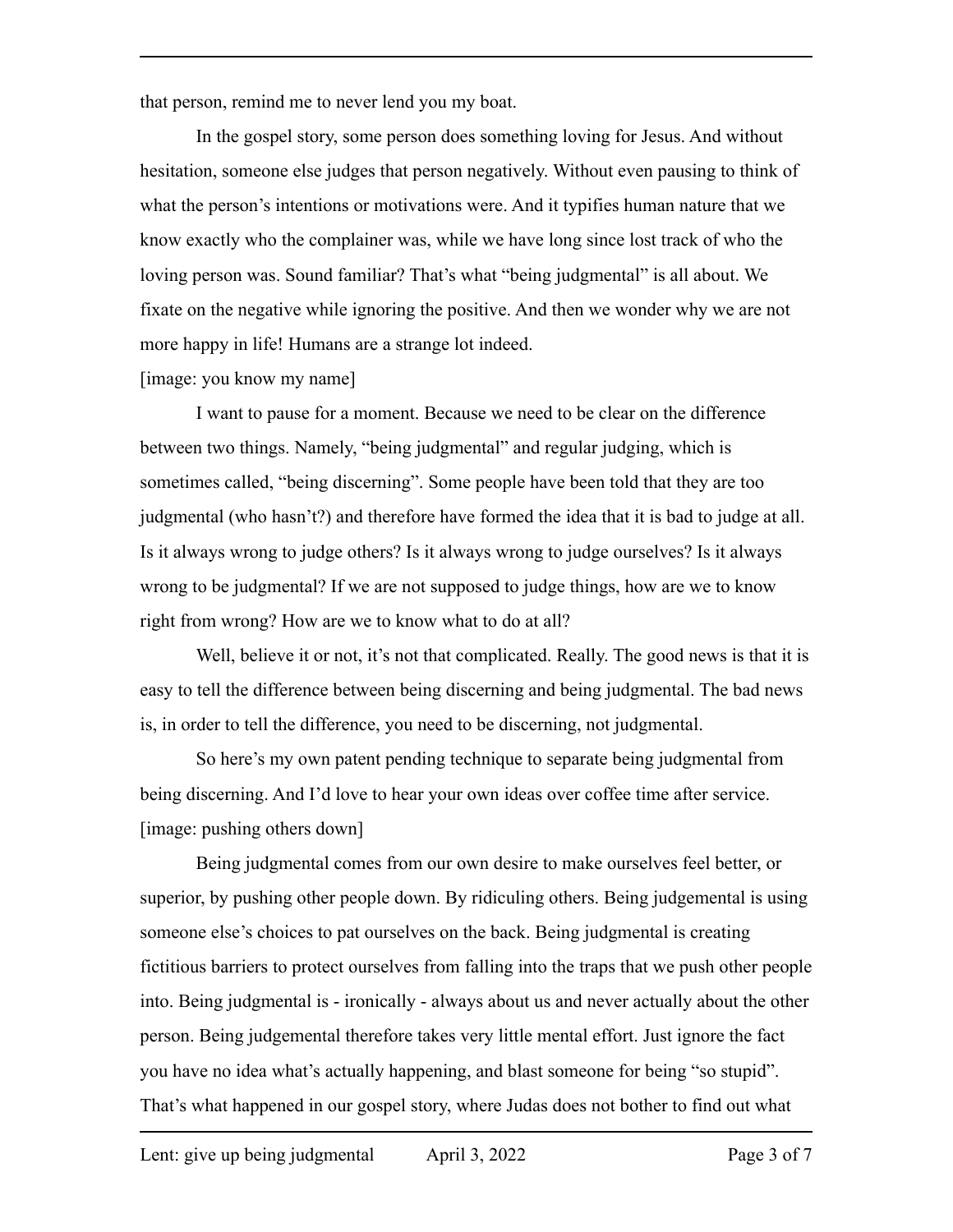the woman had in mind. He just criticizes. I could give more examples of judgmental behaviour. But I have a feeling that we all know lots of examples ourselves. [image: pushing down and pulling up]

Being discerning, on the other hand, is driven by a desire to make reality better, for others or for ourselves. Being discerning involves humility, paying attention to the context, asking people what they are doing, feeling, hoping for. Being discerning requires deep listening. Being discerning takes actual effort. And is truly driven by the desire to help other people, or ourselves. Being discerning requires stepping back from a situation and creating space for wisdom to emerge.

[image: how you make others feel about themselves say a lot about you.]

So the shorter way to explain this is simple. When we try to push someone down, that's being judgemental. And when we try to lift someone up, that's discerning. And that method works even when we ourselves are the person that we are pushing around.

I could simply say that we should all give up being judgmental during Lent and leave it at that. But I won't. Because instead I want to call us during Lent not only to give up being judgemental. But also, to become more discerning. Becoming more discerning in our own lives - about our own lives - may help those of us who struggle with family or friends who consistently let us down.

# [image: trust is conditional]

I say that because in practice it can be difficult to separate being judgmental from begin discerning. Particularly in our relationships. Because in relationships our own sense of reality can become less clear. We sometimes expect more from a relationship than the relationship can support. What happens if those people do not reciprocate our love, and in fact shun us or even abuse us? We want to love unconditionally. But we sometimes discover that the relationship we want to value so much simply cannot carry the freight. [image: unconditional love does not mean ...]

We need to learn how to discern functional from dysfunctional relationships. We need to learn to give ourselves permission to discern the difference between healthy and unhealthy behaviours. We need to be able to discern that unhealthy behaviours are unhealthy. We need to accept the unbelievable fact that we deserve peace. And yes, we do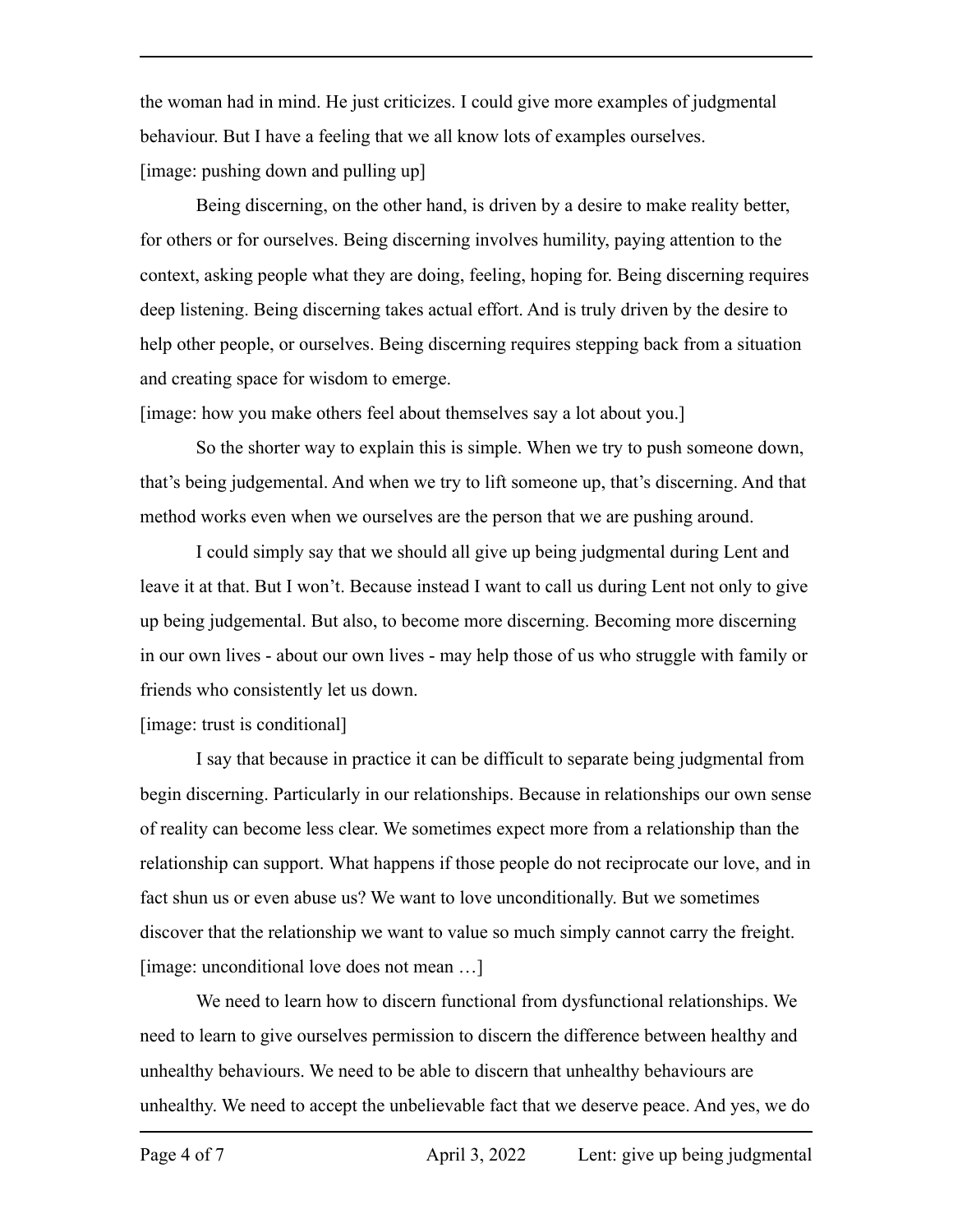deserve peace. The peace of God that passes all understanding. All of us deserve that. Being judgmental will not get us there. Being discerning will work much better for finding peace.

[image: people believe bad things]

There is another strange feature of being judgmental. Fundamentally, being judgmental is a rejection of the present. Being judgemental is the strong belief that what is right in front of your face - today - is inadequate. It needs to be changed or fixed. Of course, many times in our lives there are things that need to be fixed. I would never deny that. But some people have practiced being judgmental for so long, that they find it hard to connect with the present moment. Ever. Constantly fantasizing about a future that will be better usually means that we are not fully present right now. What is your relationship with the present moment? Are you here? Are you fully here? Do I need to re-create the cabin in our midst<sup>1</sup> from March 20 so that you can be fully here? [image: flights cancelled]

<span id="page-4-1"></span>Picture this scene. You are at the airport, waiting to get on a plane. You are in a huge lineup that appears to be going nowhere. You can just see the notice board that shows that flights are being cancelled. The longer you wait in line - going nowhere more and more flights are being cancelled. You decide that the airport staff are incompetent. They should all be fired. You vow that you will never use this airline again. The situation is terrible, right? No, the situation is neutral. The reality is simply this - you are standing and you are breathing. Is that so bad? You yourself are creating a narrative that makes your situation terrible. The situation is neutral, but you are lost in the future, not being in relationship with the present.

Now I'm sure that some of you will object to that example. I know that Marjorie will. Of course it's a disaster if you miss your connecting flight, right? Well, let's talk about that with each other over coffee time today. And yes, I realize that it is very easy to justify why we should constantly worry about the future.

But before we get to that coffee, consider this. People who are not present today because they are fixated on some better future will miss that future anyway. Because

<span id="page-4-0"></span><sup>&</sup>lt;sup>[1](#page-4-1)</sup> I did a live experiment during the sermon on Mar 20, 2022 about finding peace in our lives.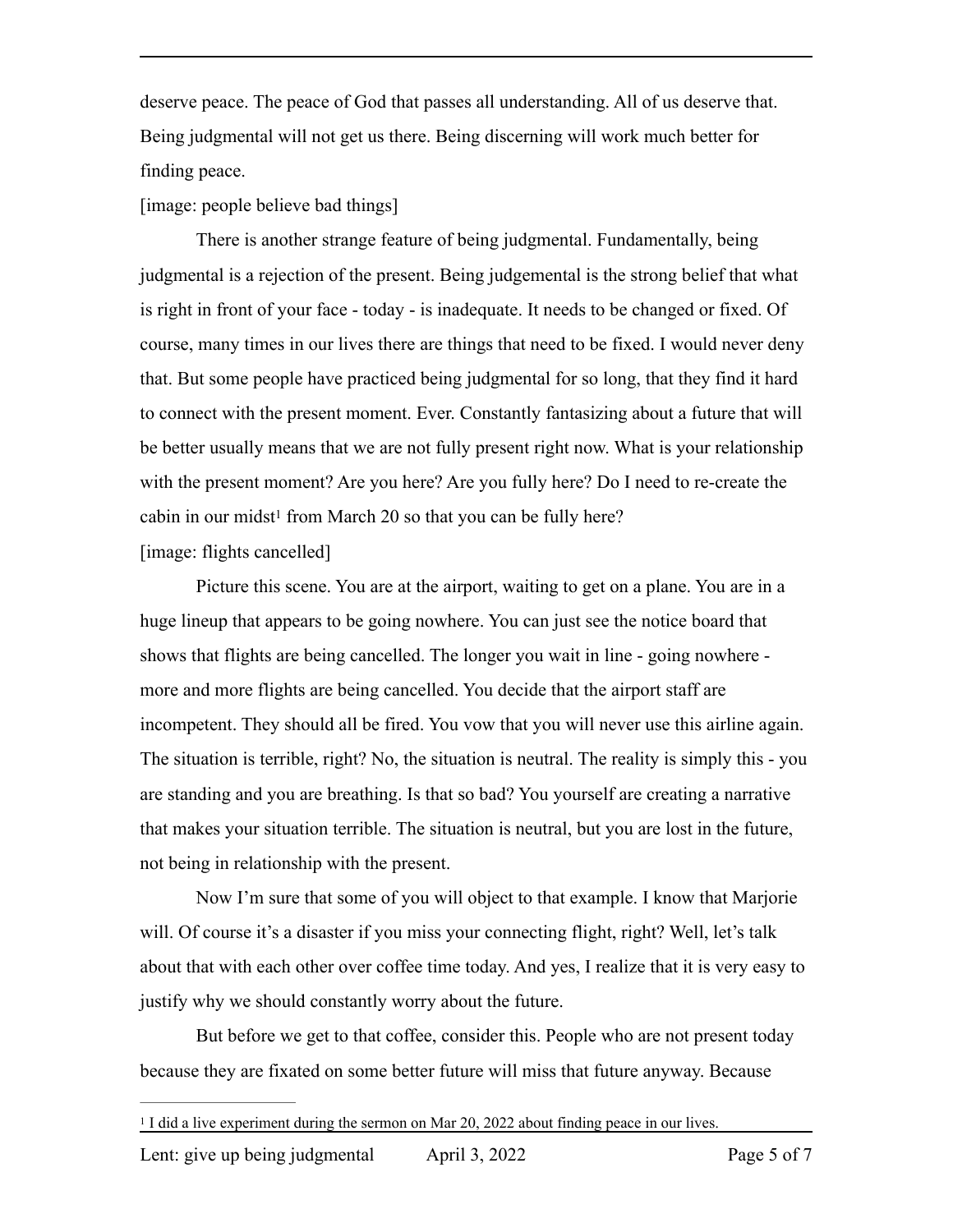when that future becomes the present, they will not be there - they will be lost in some other future. For example, it's Sunday today. Perhaps you are not emotionally present now because you are fixating on the perfect Monday. But tomorrow - Monday - you will not be fully present either. Because on Monday you will be fixating on the perfect Tuesday. Believe me, some people live their whole lives like this. Never being present. [image eckhard tolle quote]

Make peace with the present moment, because that is all that you ever have. The peace of God, the grace of God, exist in the present. Being judgemental removes us from the present moment, which is where God - and grace - and peace - are to be found. So, this Lent, give up being judgmental and become more discerning. Here. Now. We cannot find peace in our lives if we are not in the present moment.

Now in case all this talk about living in the present moment sounds too strange for you, I want to close with one other aspect of the gospel that is very down to earth and practical. If the message so far has been too heavenly-minded for you, here's a much shorter practical perspective. Jesus said, "the poor you will always have with you". Some people hear those words as if Jesus is resigned to the fact that societies will always have people that we call poor. So we should not lose any sleep trying to eradicate poverty because it is inevitable. Some people hear those words as if it is God's will that some people are poor. Which might make them feel better when they walk past a homeless person on their way to the Porsche dealership. But if we just read a tiny bit more we get, "the poor you will always have with you, but you will not always have me." Jesus was reflecting on how short his own time with his friends was. He was not saying that poverty is an intractable social ill that God ordains. And if that's not clear enough, in Mark's version Jesus says, "The poor you will always have with you, and you can help them any time you want, but you will not always have me."

In Canadian society, well, in most of North America really, it has become fashionable to punish poor people for being … poor. From predatory loans, to a justice system that disproportionately collects poor people. And through other legal processes we actually punish poor people because they are poor. And that is perhaps what we would do ourselves if we are being judgmental. But what if we are being discerning? The down-to